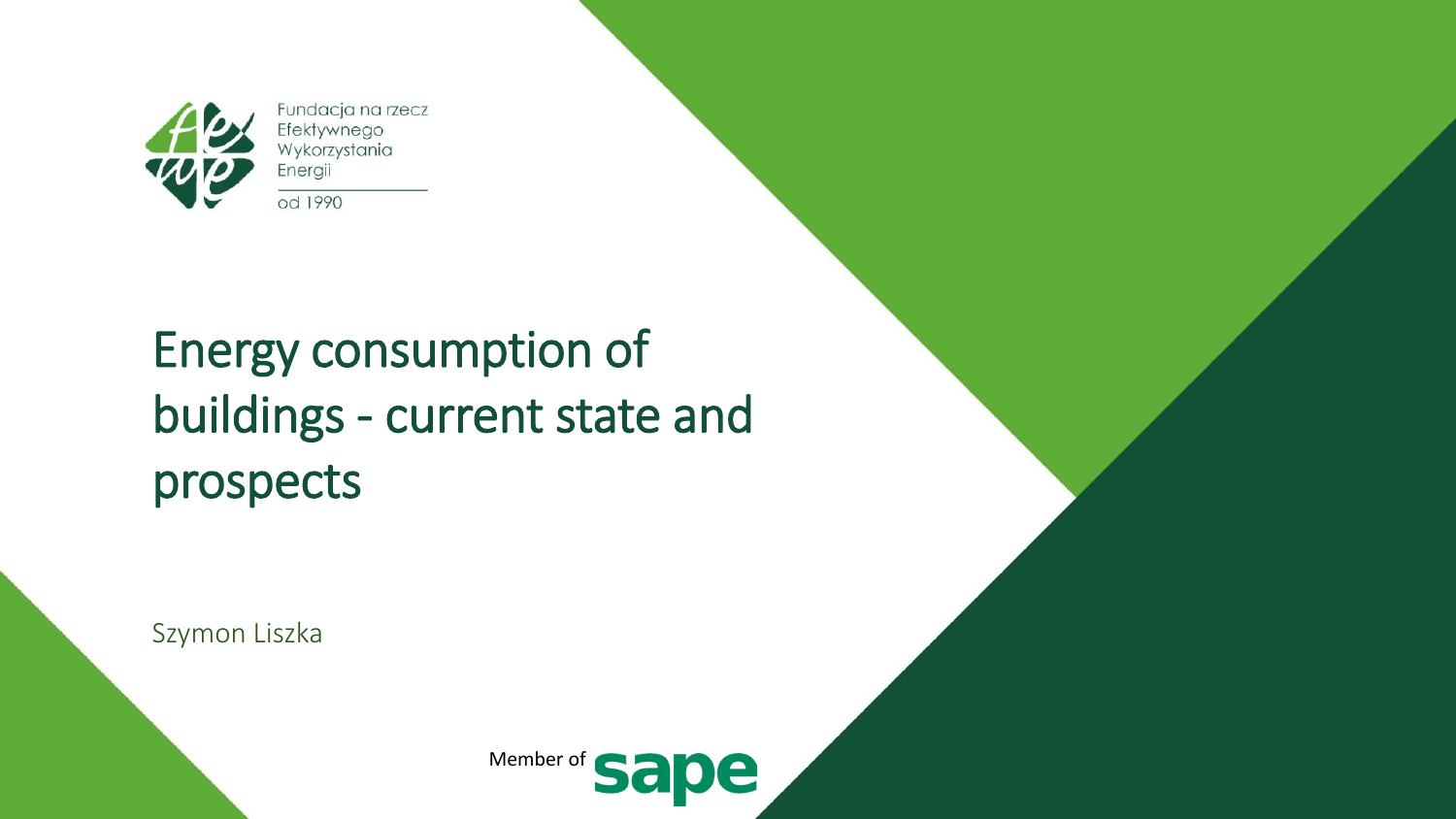# What do we know about our buildings?



Number of buildings, their age, energy demand, level of thermal comfort, technical condition, level of thermal modernization, used energy carriers and their consumption ...

The knowledge on this subject is / was very incomplete.

Development of the document Long-term Renovation Strategy (February 2021) as an opportunity to organize knowledge about the national building stock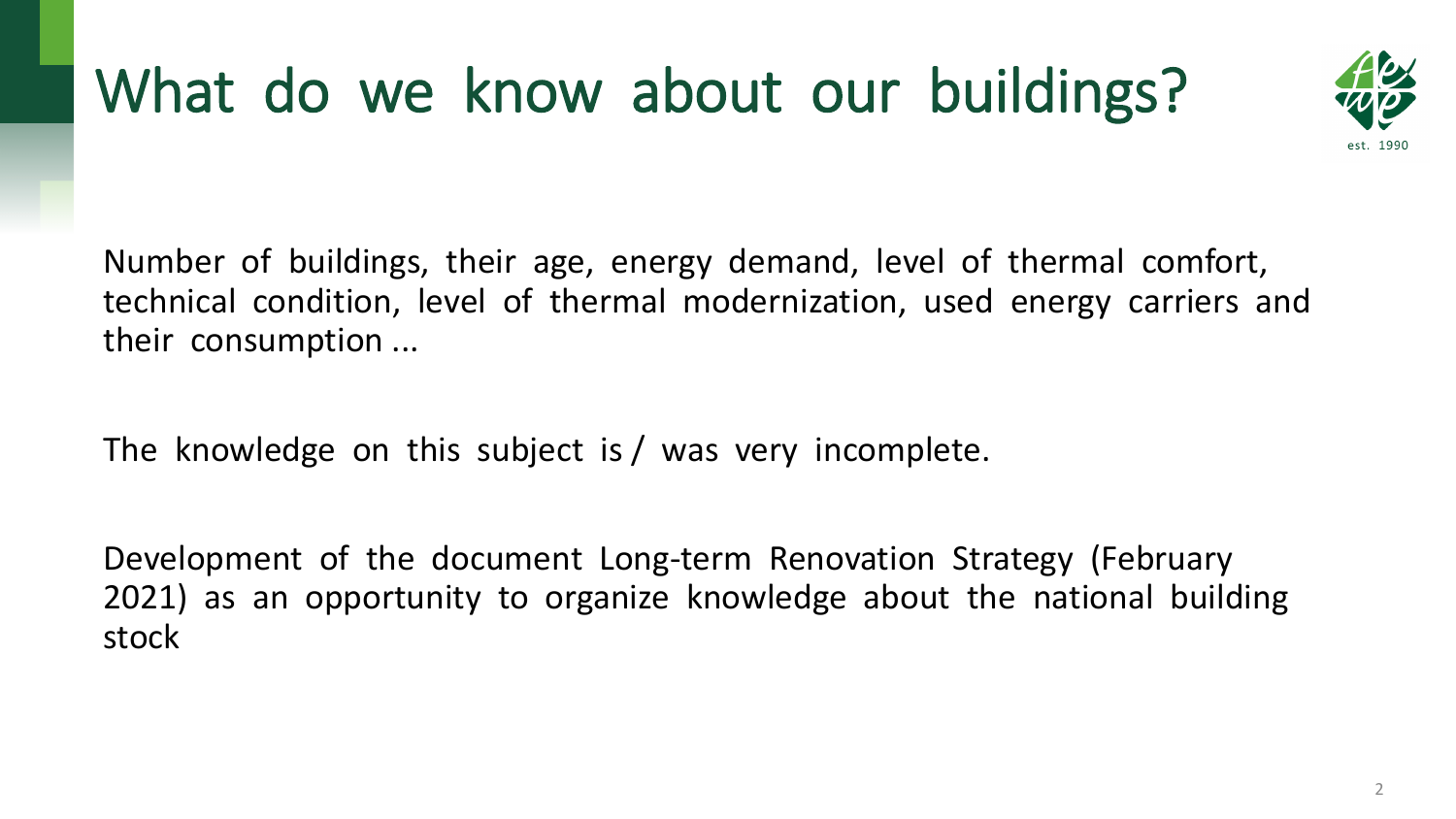# The structure of buildings in Poland



The national building stock consists of 14.2 million buildings, of which almost 40% are single- family residential buildings.

The structure of buildings in Poland (as of January 1, 2020)

| • Together                               | 14 189 000 |
|------------------------------------------|------------|
| • other non-residential buildings        | 2 491 000  |
| • production, utility, storage buildings | 5 116 000  |
| • public buildings                       | 420 000    |
| • buildings of collective residence      | 4 0 0 0    |
| • residential buildings - single-family  | 5 604 000  |
| • residential buildings - multi-family   | 553 000    |

Source: Long-term Renovation Strategy (February 2021).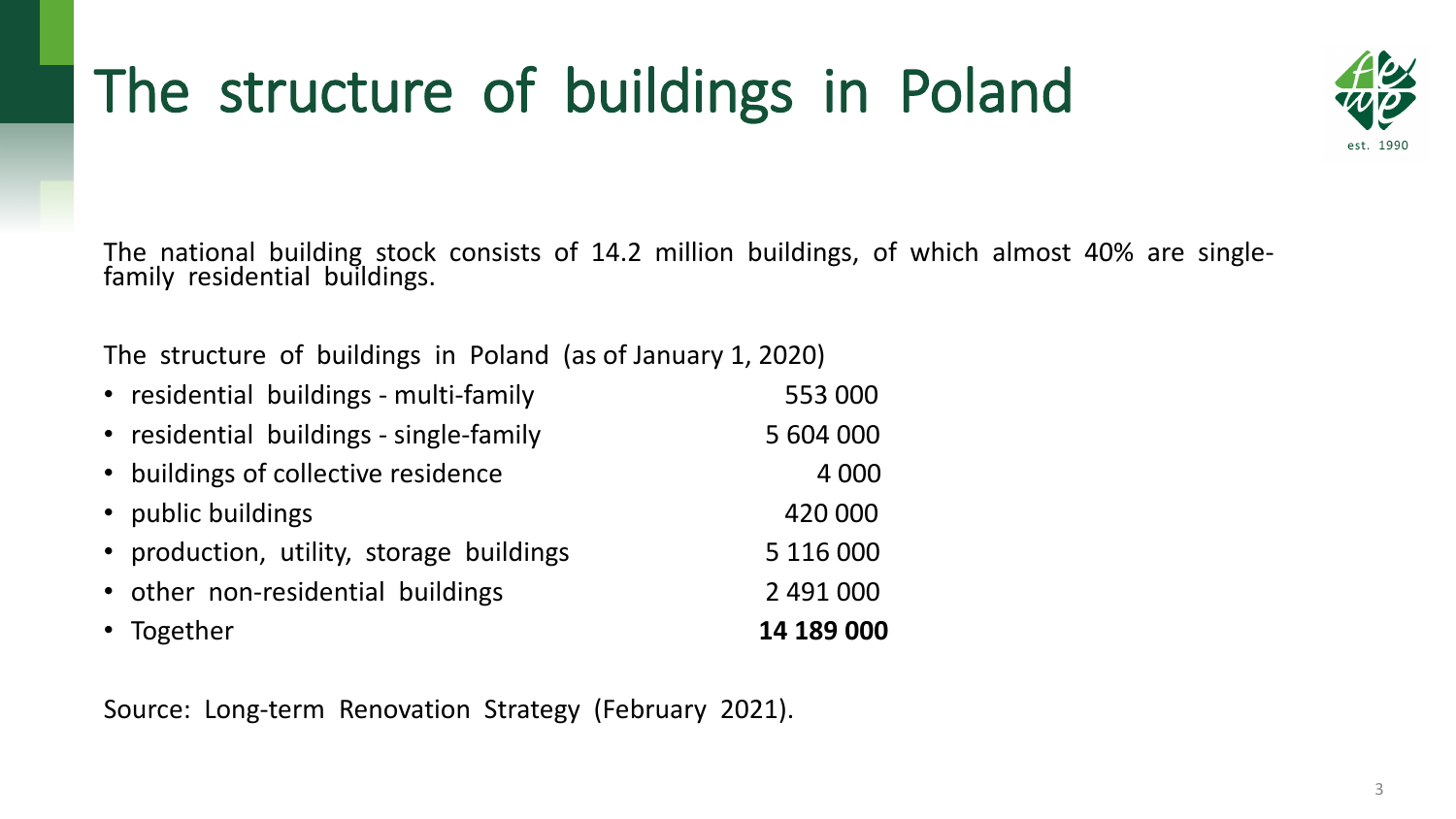### The structure of buildings in Poland



Age structure and energy demand of the housing stock in Poland

| Construction period<br>◢ | <b>Buildings</b> | <b>Flats</b> | <b>PE</b>                    | FE                           |  |
|--------------------------|------------------|--------------|------------------------------|------------------------------|--|
| lata                     | tys.             | mln          | $kWh/(m^2 \cdot \text{rok})$ | $kWh/(m^2 \cdot \text{rok})$ |  |
| przed 1918               | 404,7            | 1,18         | > 350                        | > 300                        |  |
| $1918 - 1944$            | 803,9            | 1,45         | 300-350                      | 260-300                      |  |
| $1945 - 1970$            | 1363,9           | 3,11         | 250-300                      | 220-260                      |  |
| $1971 - 1978$            | 659,8            | 2,07         | 210-250                      | 190-220                      |  |
| $1979 - 1988$            | 754,0            | 2,15         | 160-210                      | 140-190                      |  |
| $1989 - 2002$            | 670,9            | 1,52         | 140-180                      | 125-160                      |  |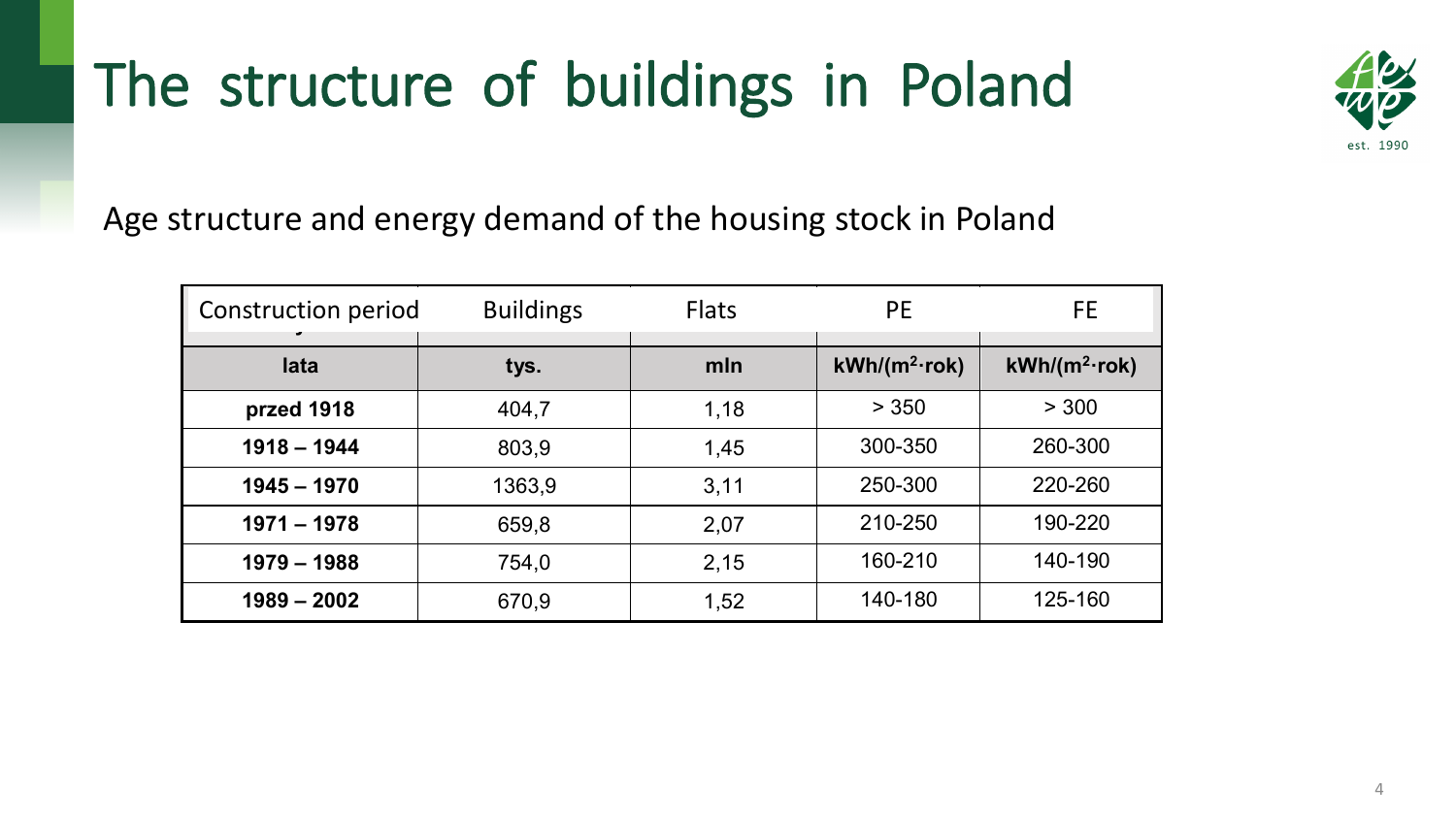# The structure of buildings in Poland



Primary energy demand of residential buildings according the year of commissioning based on EPC of Buildings [kWh/(m2 year)]

|               | $1994$ | 1994-<br>1998 | 1999-<br>2008 | 2009-<br>2013 | $2014 -$<br>2016 | $2017 -$<br>2018 | 2019-<br>2020 |
|---------------|--------|---------------|---------------|---------------|------------------|------------------|---------------|
| single-family | 263,7  | 147.9         | 143,5         | 126,3         | 109,1            | 94,0             | 89,3          |
| multi-family  | 258,9  | 139,0         | 110,0         | 142,7         | 97,5             | 87,0             | 84,9          |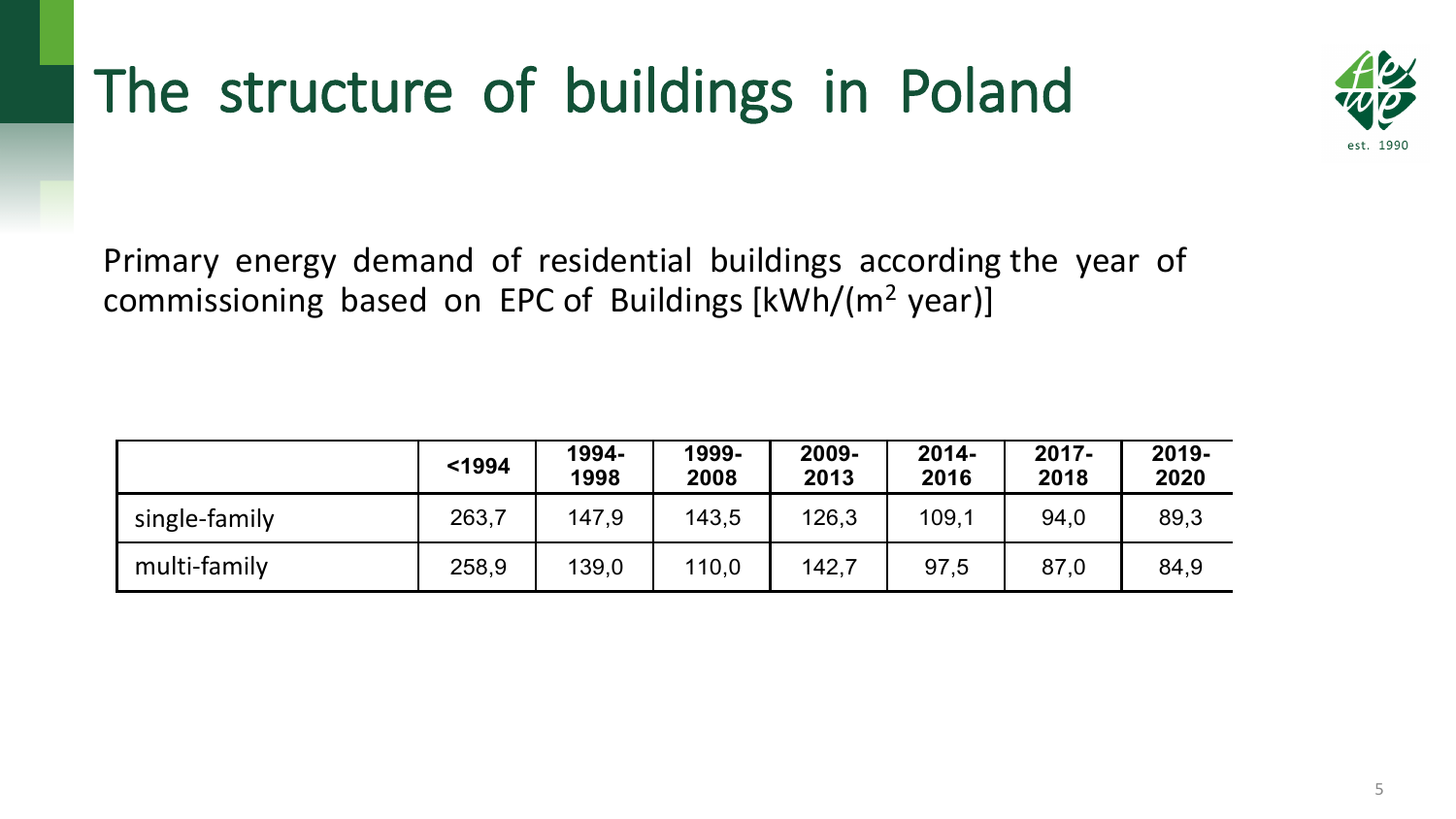# Demand for thermomodernization in multi-family buildings





- Buildings that do not require thermal modernization
- Buildings that underwent thermal modernization before 2010
- Buildings subject to thermal modernization in 2010-2016
- **Buildings for which thermal modernization is required** and planned / started in 2017-2020
- Buildings for which thermal modernization is required but not planned in 2017-2020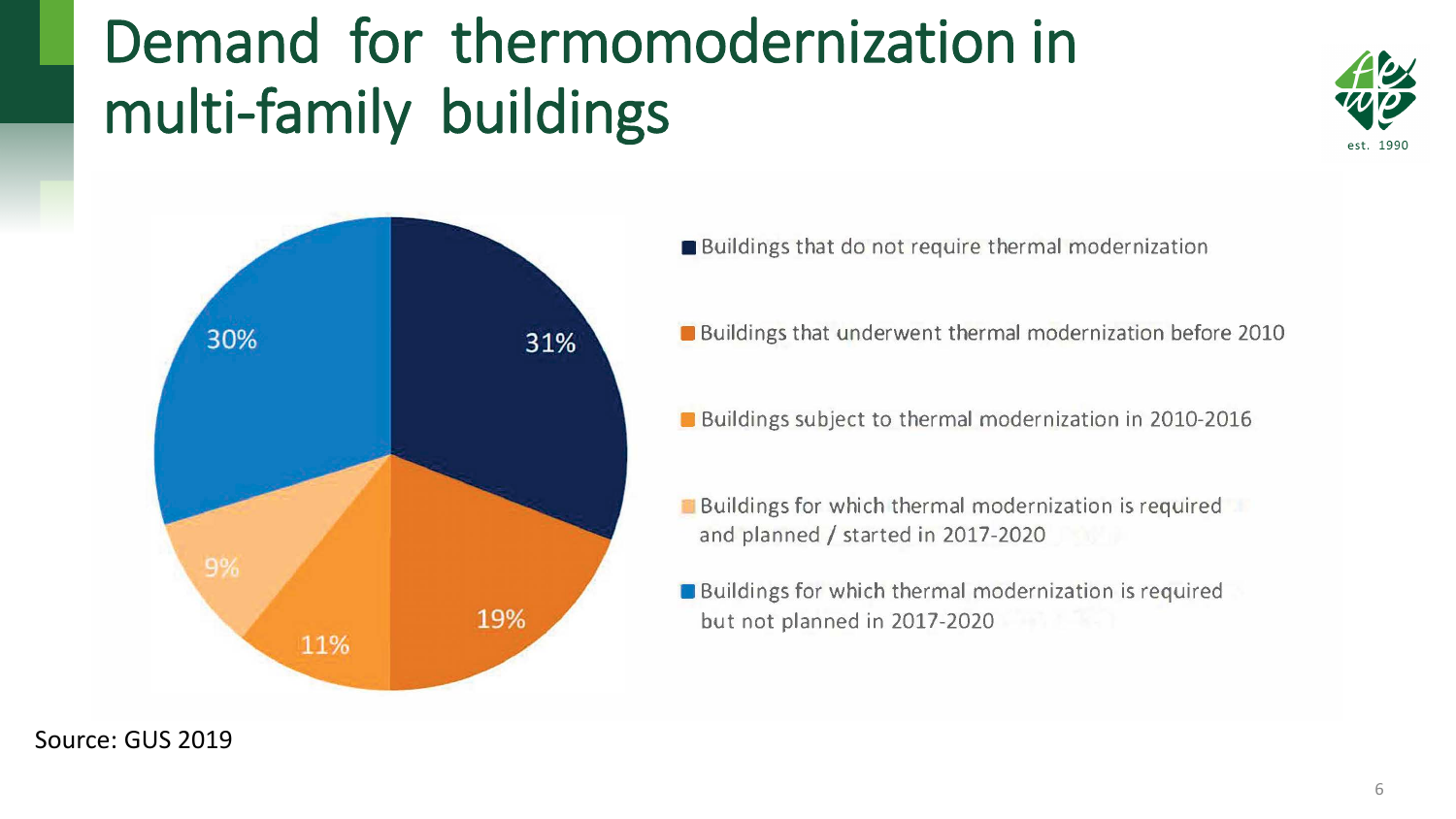# Heating Energy consumption - households





- **Electricity**
- **Heat**
- Natural Gas
- Solid fuels
- Oil
- **Renewable**

est. 1990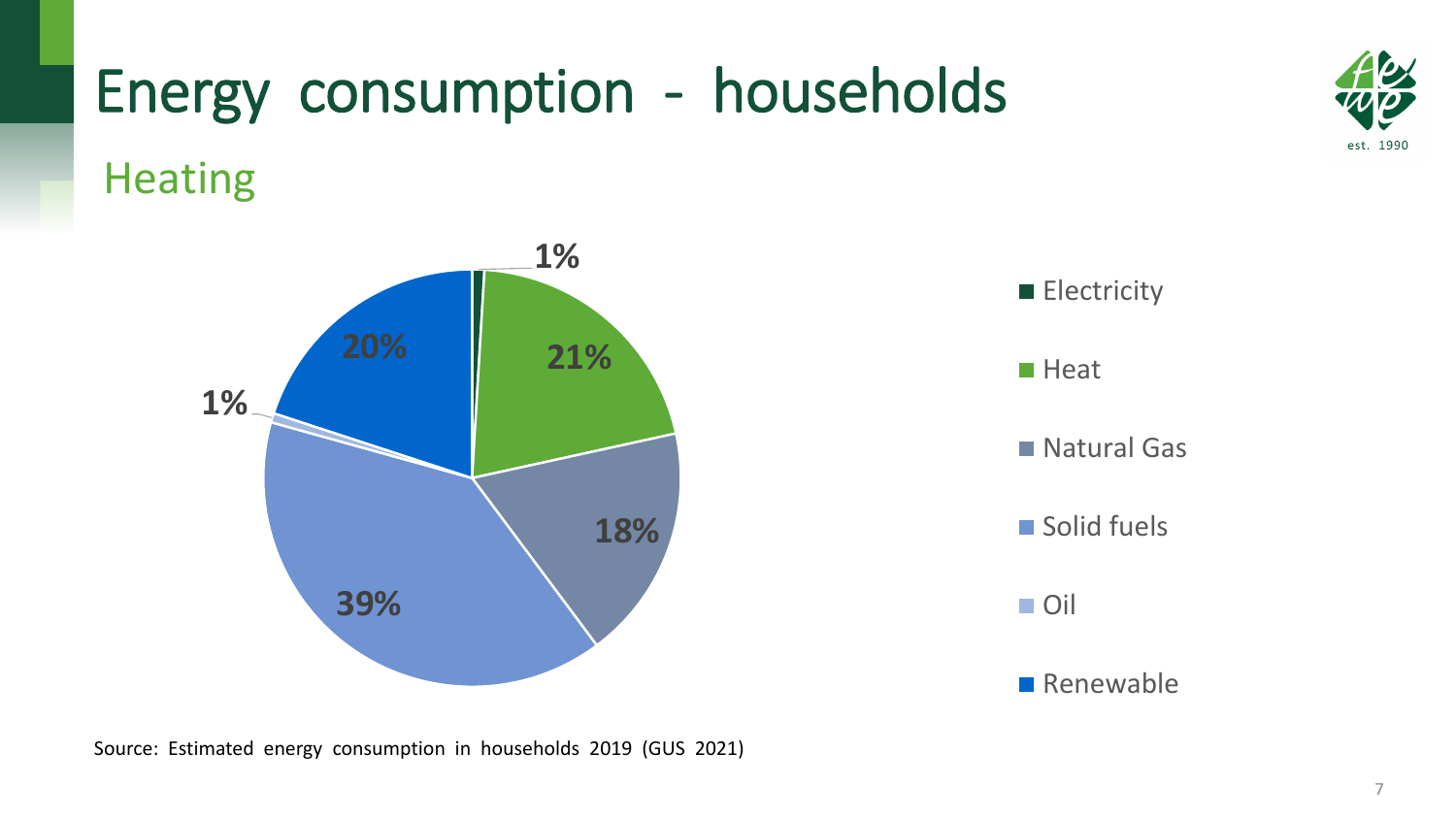## Thermomodernization of buildings (multi-family)



Types of heat sources before thermo-modernization

Types of heat sources after thermo-modernization



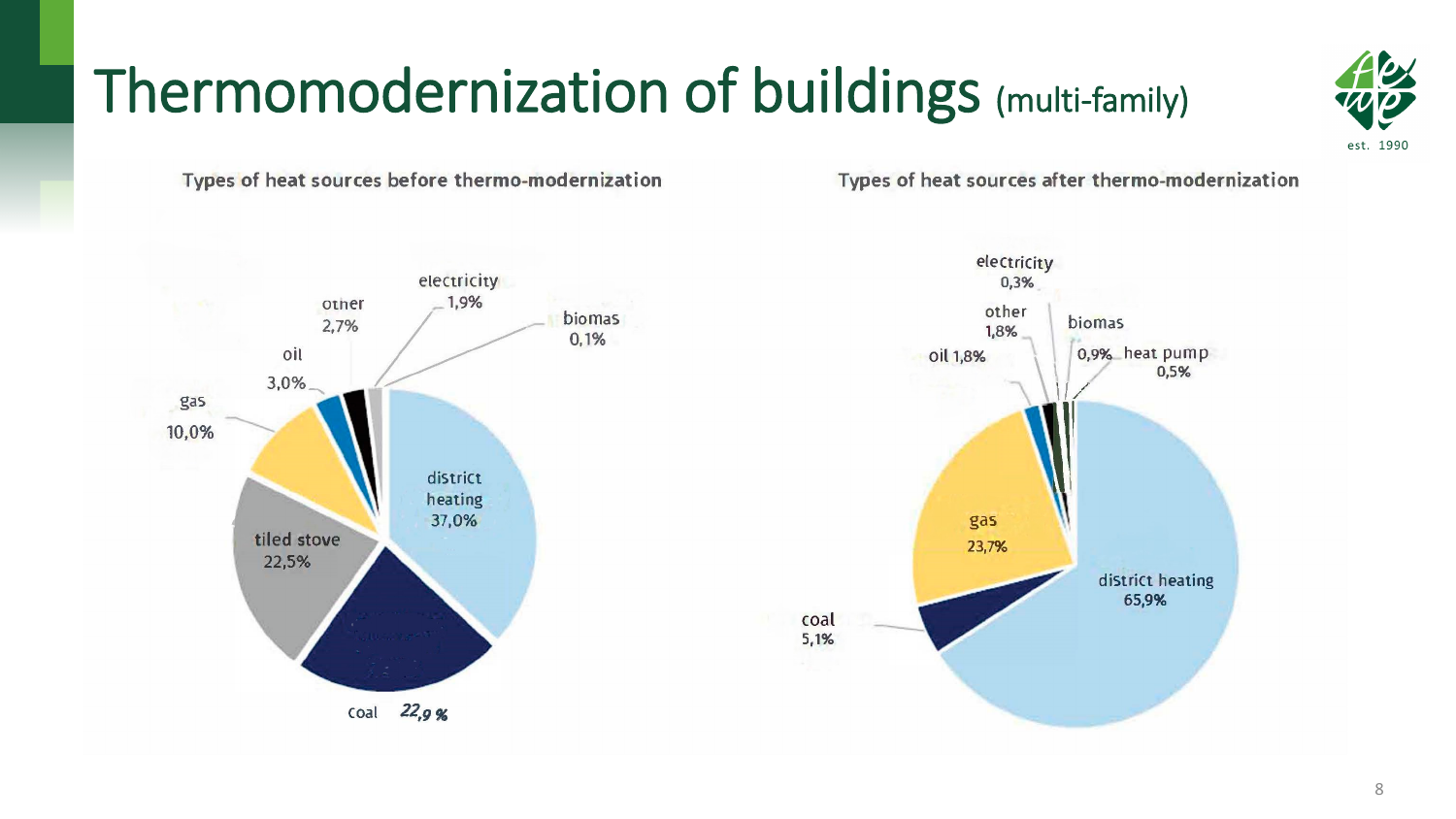Key documents at the national level

- 1. Energy Policy 2040 r.
- 2. National Energy and Climate Plan 2021-2030
- 3. The National Recovery and Resilience Plan
- 4. Long-term Building Renovation Strategy

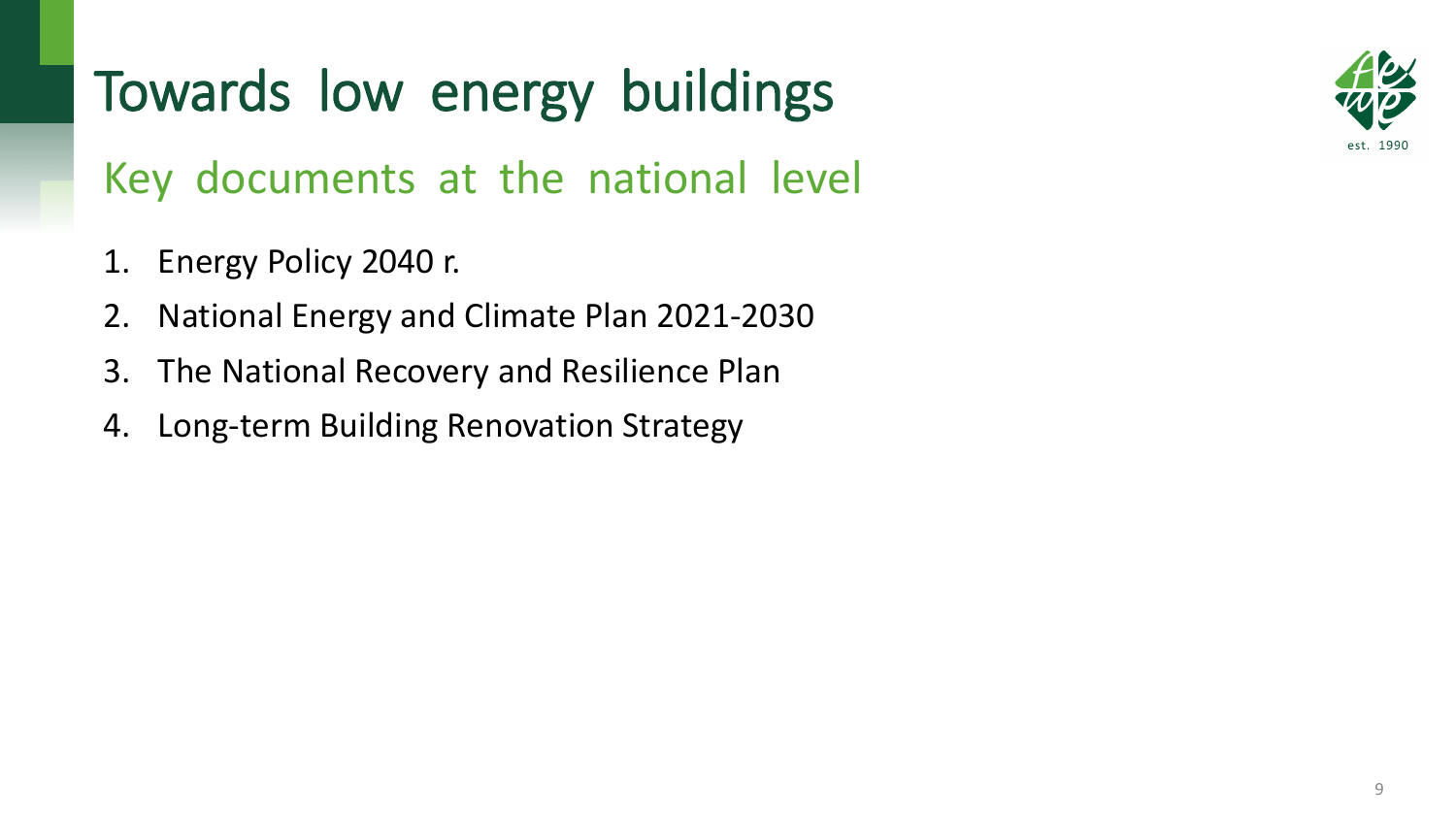

#### What results from national documents (1,2,3)

- End of coal combustion in households in cities by 2030, in rural areas by 2040.
- Improving energy efficiency no specific target for buildings (efficiency increase by 23% in all sectors of the economy)
- Increase in the share of renewable energy sources in heating and cooling by 1.1% annually
- Support for the thermo-modrnisation of buildings
- Support for the development of renewable energy in buildings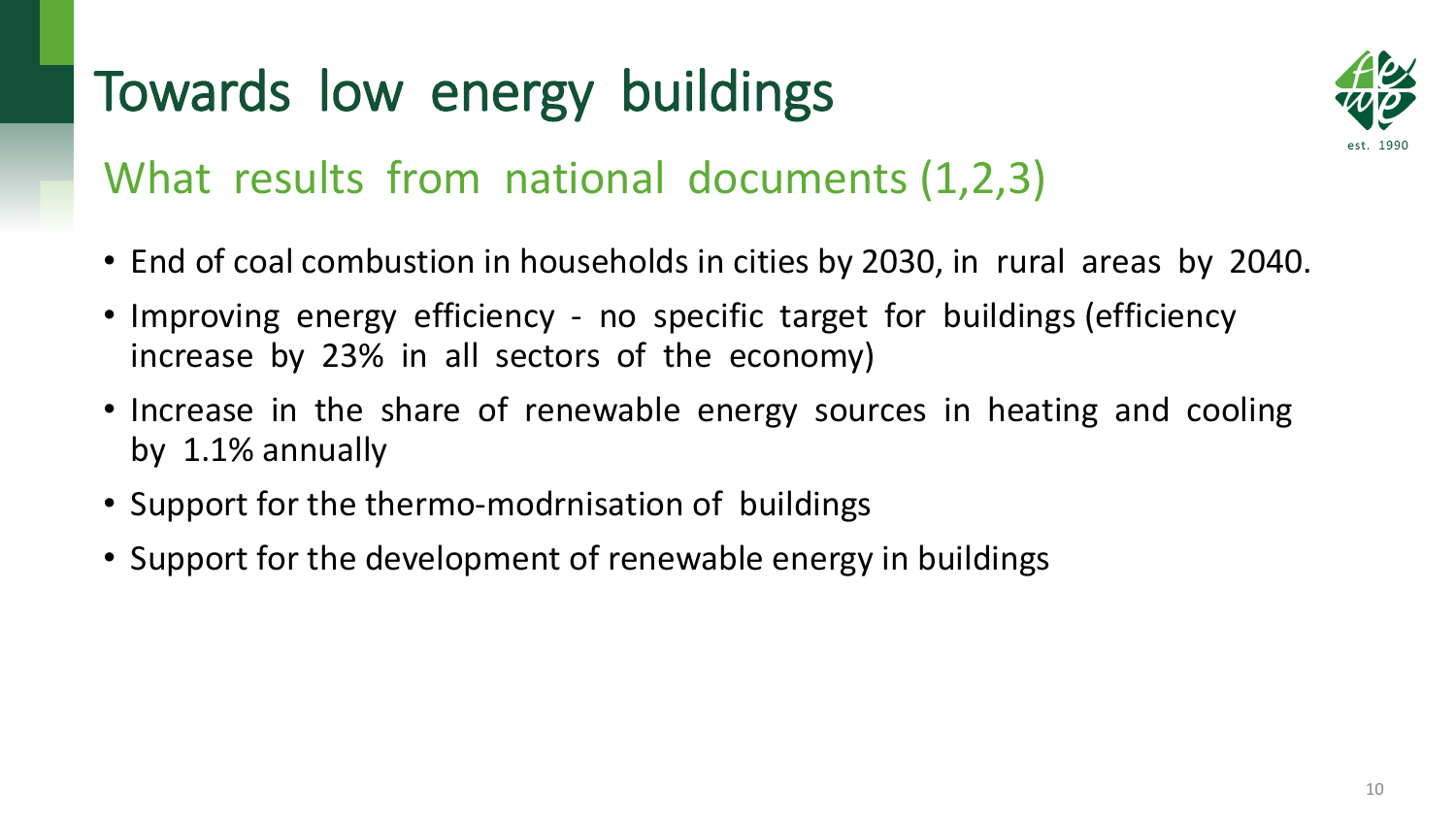What results from national documents (4)

Recommended renovation scenario - action plan until 2050 • Quick implementation of the first stage of



**Annual rate of thermo**modernization



- thermal modernization of buildings from the worst energy efficiency ranges, combined with the popularization of deep thermal modernization in the coming years, and then dissemination of a high standard of renovation on the scale of the entire market.
- By 2027 all buildings with PE index greater than 330 kWh/( $m<sup>2</sup>$  year) will be modernized, and by 2035 buildings with PE index greater than 230 kWh/( $m<sup>2</sup>$  year), in 2045 all buildings will have PE index higher than not more than 150 kWh/( $m<sup>2</sup>$  year).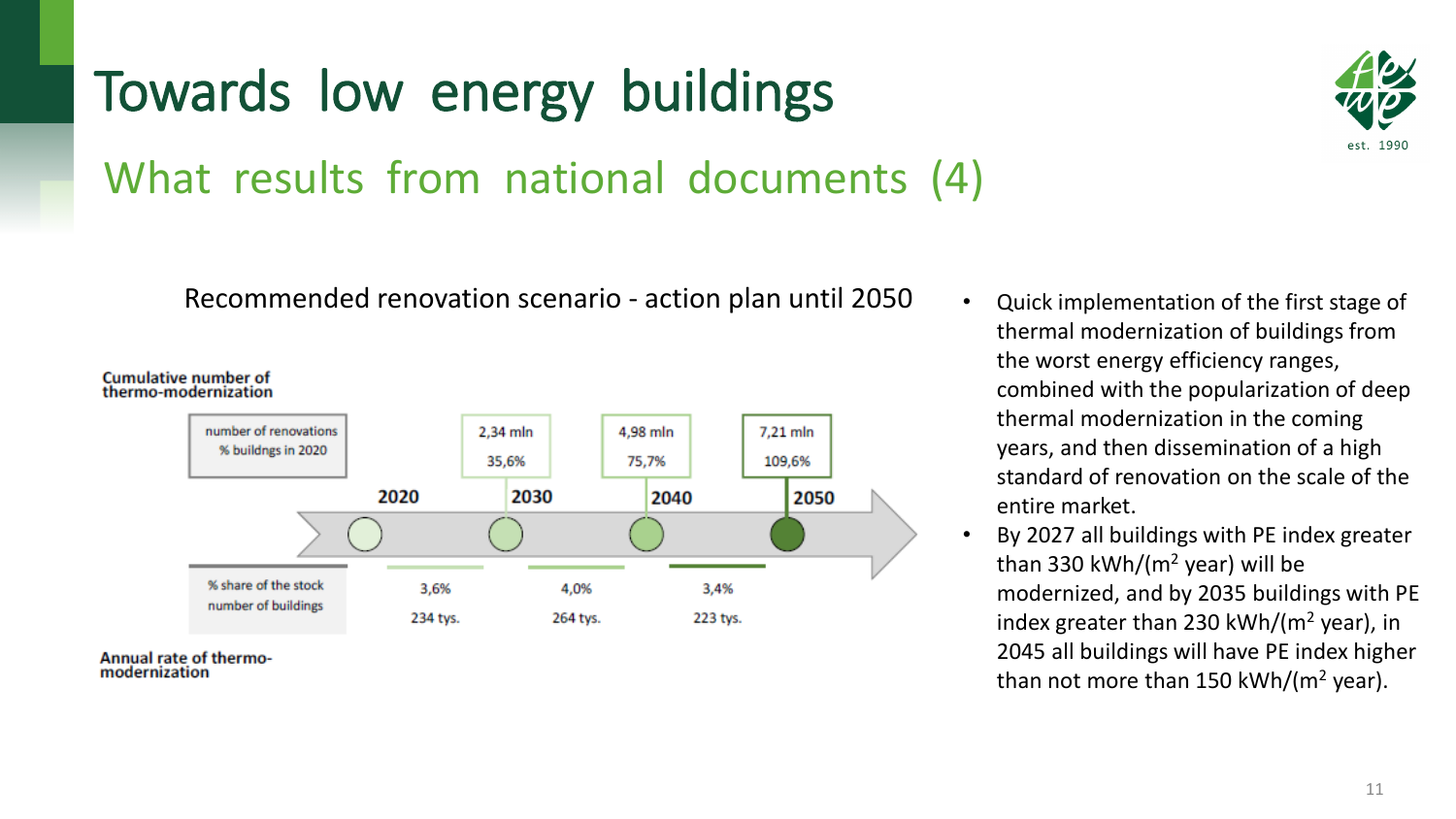#### What results from national documents (4)

Distribution of residential and public buildings in particular periods according to the PE index - recommended scenario



est. 1990

By 2050, 65% of buildings will achieve an PE index of no more than 50 kWh/( $m<sup>2</sup>$  year), and 22% from 50 to 90 kWh/( $m<sup>2</sup>$  year), the remaining 13% of buildings which, for technical or economic reasons, cannot be modernized so deeply, they will achieve the PE index in the range of 90-150 kWh/ $(m<sup>2</sup>$ year)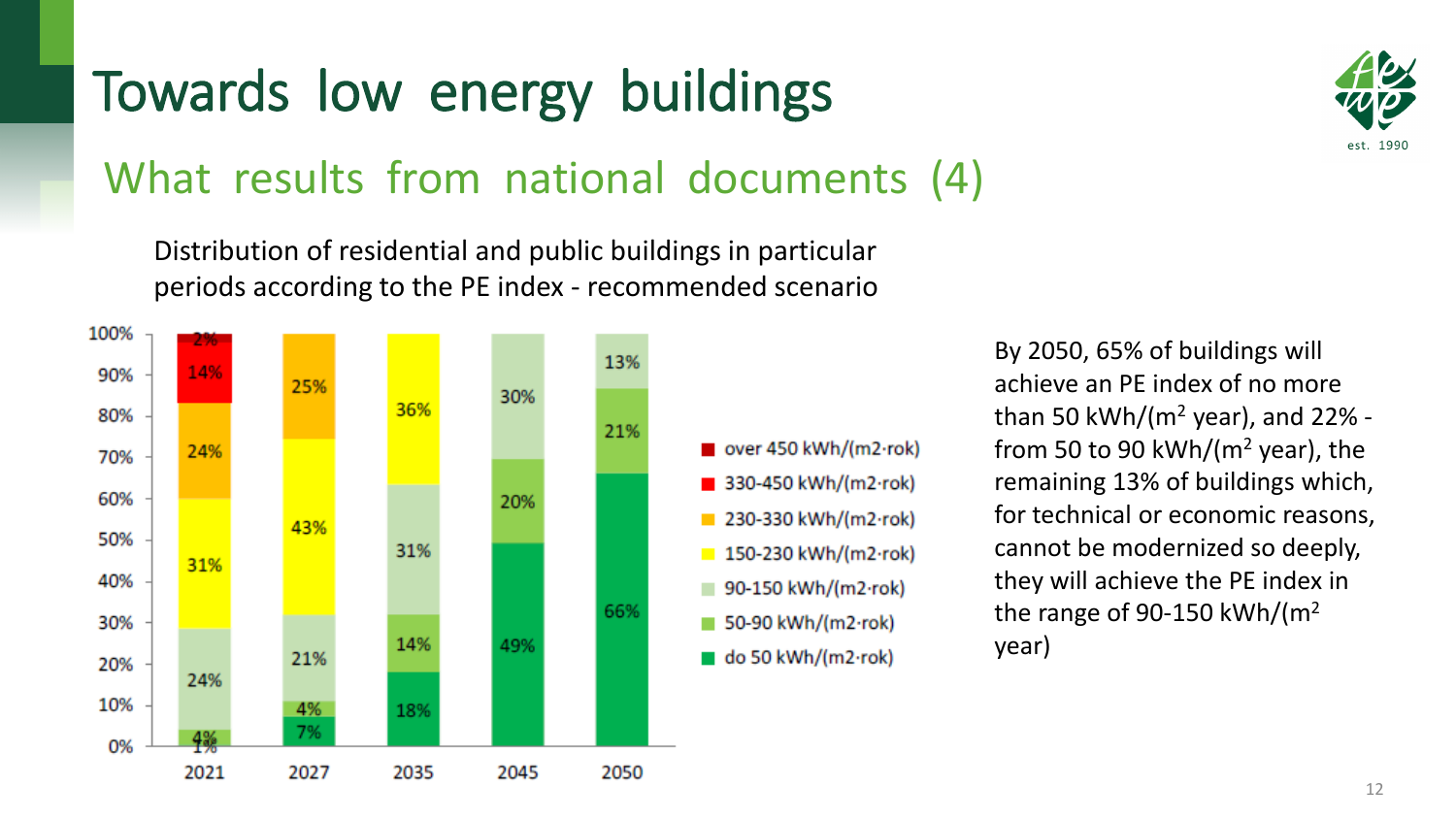# Problems for discussion



- To what extent do the documents at the national level correspond to the latest objectives of the European Green Deal and the Fit for 55 package?
- Is the energy transition possible without a more ambitious and comprehensive approach to building renovation?
- What barriers stand in the way of deep renovation of buildings in Poland?
- Potential benefits of deep modernization and decarbonisation of buildings.